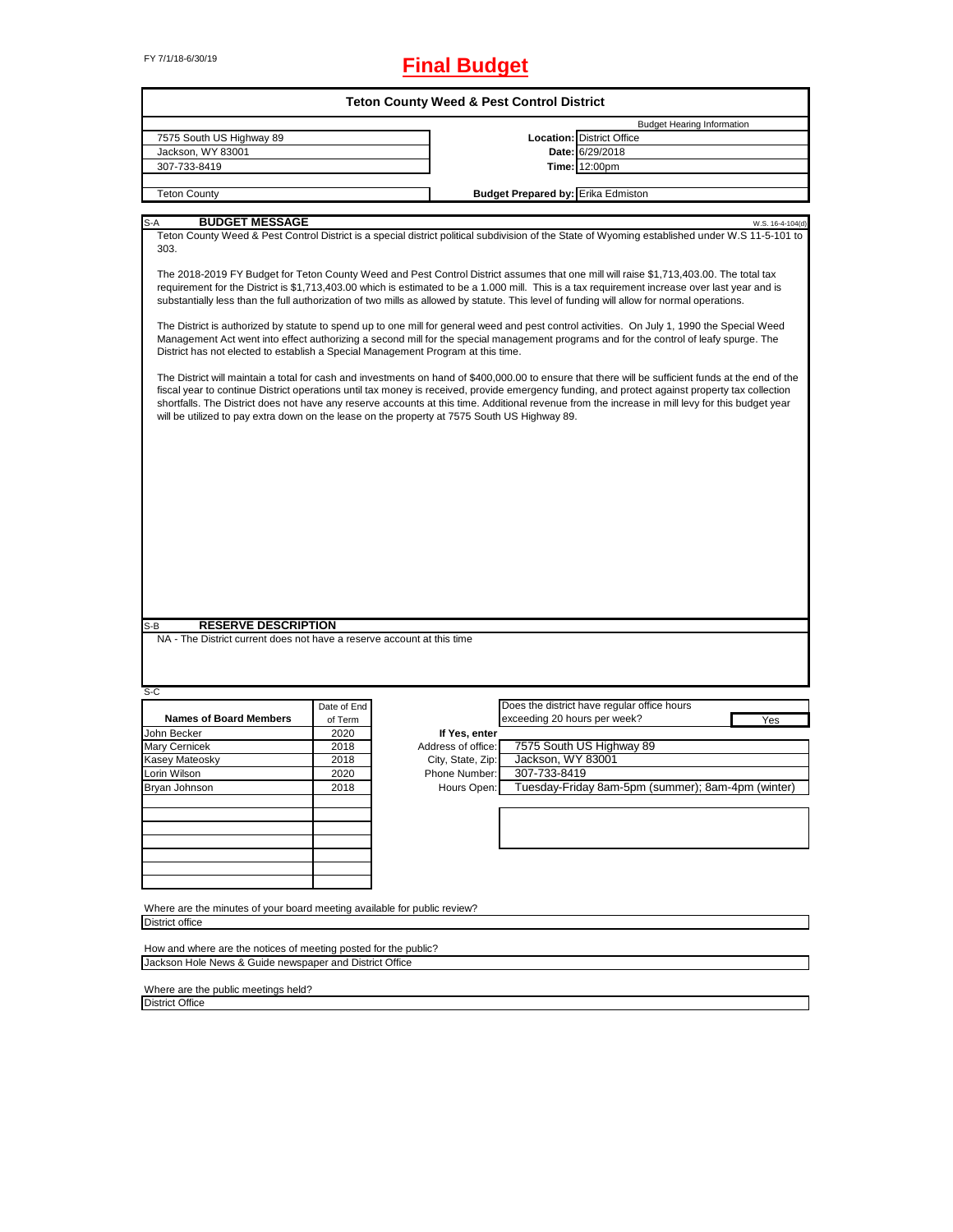# **FINAL BUDGET SUMMARY**

|       | <b>OVERVIEW</b>                                             |             | 2017-2018<br>Estimated | 2018-2019<br>Proposed | Final Approval |
|-------|-------------------------------------------------------------|-------------|------------------------|-----------------------|----------------|
|       |                                                             |             |                        |                       |                |
| $S-1$ | <b>Total Budgeted Expenditures</b>                          | \$1,986,159 | \$1,839,572            | \$2,080,500           | \$2,143,903    |
| $S-2$ | <b>Total Principal to Pay on Debt</b>                       | \$0         | \$0                    | \$0                   | \$0            |
| $S-3$ | <b>Total Change to Restricted Funds</b>                     | \$0         | \$0                    | \$0                   | \$0            |
|       |                                                             |             |                        |                       |                |
| $S-4$ | <b>Total General Fund and Forecasted Revenues Available</b> | \$2,579,150 | \$2,360,810            | \$2,480,500           | \$2,543,903    |
|       |                                                             |             |                        |                       |                |
| $S-5$ | Amount requested from County Commissioners                  | \$1,364,718 | \$1,436,572            | \$1,650,000           | \$1,713,403    |
|       |                                                             |             |                        |                       |                |
| $S-6$ | <b>Additional Funding Needed:</b>                           |             |                        | \$0                   | \$0            |

|        | <b>REVENUE SUMMARY</b>                       | 2016-2017   | 2017-2018      | 2018-2019   | <b>Final Approval</b>                     |
|--------|----------------------------------------------|-------------|----------------|-------------|-------------------------------------------|
|        |                                              | Actual      | Estimated      | Proposed    |                                           |
|        |                                              |             |                |             |                                           |
| $S-7$  | <b>Operating Revenues</b>                    | \$303,380   | \$250.000      | \$260.000   | \$260.000                                 |
| $S-8$  | Tax levy (From the County Treasurer)         | \$1,364,718 | \$1.436.572    | \$1,650,000 | \$1.713.403                               |
| $S-9$  | <b>Government Support</b>                    | \$58,589    | \$0            | \$0         | \$0                                       |
| $S-10$ | Grants                                       | \$134,510   | \$0            | \$0         | \$0                                       |
| $S-11$ | Other County Support (Not from Co. Treas.)   | \$0         | \$0            | \$0         | \$0                                       |
| $S-12$ | <b>Miscellaneous</b>                         | \$30,218    | \$13,000       | \$20,500    | \$20,500                                  |
| $S-13$ | <b>Other Forecasted Revenue</b>              | \$166,497   | \$140,000      | \$150,000   | \$150,000                                 |
|        |                                              |             |                |             |                                           |
| $S-14$ | <b>Total Revenue</b>                         | \$2,057,912 | \$1,839,572    | \$2,080,500 | \$2,143,903                               |
|        | FY 7/1/18-6/30/19                            |             |                |             | Teton County Weed & Pest Control District |
|        | <b>EXPENDITURE SUMMARY</b>                   | 2016-2017   | 2017-2018      | 2018-2019   |                                           |
|        |                                              | Actual      | Estimated      | Proposed    | <b>Final Approval</b>                     |
|        |                                              |             |                |             |                                           |
| $S-15$ | <b>Capital Outlay</b>                        | \$67,028    | \$30,000       | \$0         | \$0                                       |
| $S-16$ | <b>Interest and Fees On Debt</b>             | \$0         | \$0            | \$0         | \$0                                       |
| $S-17$ | <b>Administration</b>                        | \$219,453   | \$208,479      | \$220,895   | \$220,895                                 |
| $S-18$ | <b>Operations</b>                            | \$1,373,959 | \$1,249,926    | \$1,507,960 | \$1,571,363                               |
| $S-19$ | <b>Indirect Costs</b>                        | \$325,719   | \$351,167      | \$351,645   | \$351,645                                 |
|        |                                              |             |                |             |                                           |
| $S-20$ | <b>Total Expenditures</b>                    | \$1,986,159 | \$1,839,572    | \$2,080,500 | \$2,143,903                               |
|        |                                              |             |                |             |                                           |
|        |                                              | 2016-2017   | 2017-2018      | 2018-2019   |                                           |
|        | <b>DEBT SUMMARY</b>                          | Actual      | Estimated      | Proposed    | <b>Final Approval</b>                     |
|        |                                              |             |                |             |                                           |
| $S-21$ | <b>Principal Paid on Debt</b>                | \$0         | \$0            | \$0         | \$0                                       |
|        |                                              |             |                |             |                                           |
|        | <b>CASH AND INVESTMENTS</b>                  | 2016-2017   | 2017-2018      | 2018-2019   |                                           |
|        |                                              | Actual      | Estimated      | Proposed    | <b>Final Approval</b>                     |
|        |                                              |             |                |             |                                           |
| $S-22$ | <b>TOTAL GENERAL FUNDS</b>                   | \$521,238   | \$521,238      | \$400.000   | \$400.000                                 |
|        |                                              |             |                |             |                                           |
|        | <b>Summary of Reserve Funds</b>              |             |                |             |                                           |
| $S-23$ | <b>Beginning Balance in Reserve Accounts</b> |             |                |             |                                           |
| $S-24$ | a. Depreciation Reserve                      | \$0         | \$0            | \$0         | \$0                                       |
| $S-25$ | b. Other Reserve                             | \$0         | \$0            | \$0         | $\overline{50}$                           |
| $S-26$ | c. Emergency Reserve (Cash)                  | \$0         | S <sub>0</sub> | \$0         | \$0                                       |
|        | Total Reserves (a+b+c)                       | \$0         | \$0            | \$0         | \$0                                       |
| $S-27$ | Amount to be added                           |             |                |             |                                           |
| $S-28$ | a. Depreciation Reserve                      | \$0         | \$0            | \$0         | \$0                                       |
| $S-29$ | b. Other Reserve                             | \$0         | \$0            | \$0         | \$0                                       |
| $S-30$ | c. Emergency Reserve (Cash)                  | \$0         | S <sub>0</sub> | \$0         | \$0                                       |
|        | Total to be added (a+b+c)                    | \$0         | \$0            | \$0         | \$0                                       |
|        |                                              |             |                |             |                                           |
| $S-31$ | <b>Subtotal</b>                              | \$0         | \$0            | \$0         | \$0                                       |
| $S-32$ | Less Total to be spent                       | \$0         | \$0            | \$0         | \$0                                       |
| $S-33$ | TOTAL RESERVES AT END OF FISCAL YEAR         | \$0         | \$0            | \$0         | \$0                                       |
|        |                                              |             |                |             | <b>End of Summary</b>                     |
|        |                                              |             |                |             |                                           |

*Budget Officer / District Official (if not same as "Submitted by")*

Jackson, WY 83001 **DISTRICT ADDRESS:** 7575 South US Highway 89 **PREPARED BY:** Erika Edmiston

Date adopted by Special District

**DISTRICT PHONE:** 307-733-8419

1/29/18 *Form approved by Wyoming Department of Audit, Public Funds Division Prepared in compliance with the Uniform Municipal Fiscal Procedures Act (W.S. 16-4-101 through 124) as it applies.*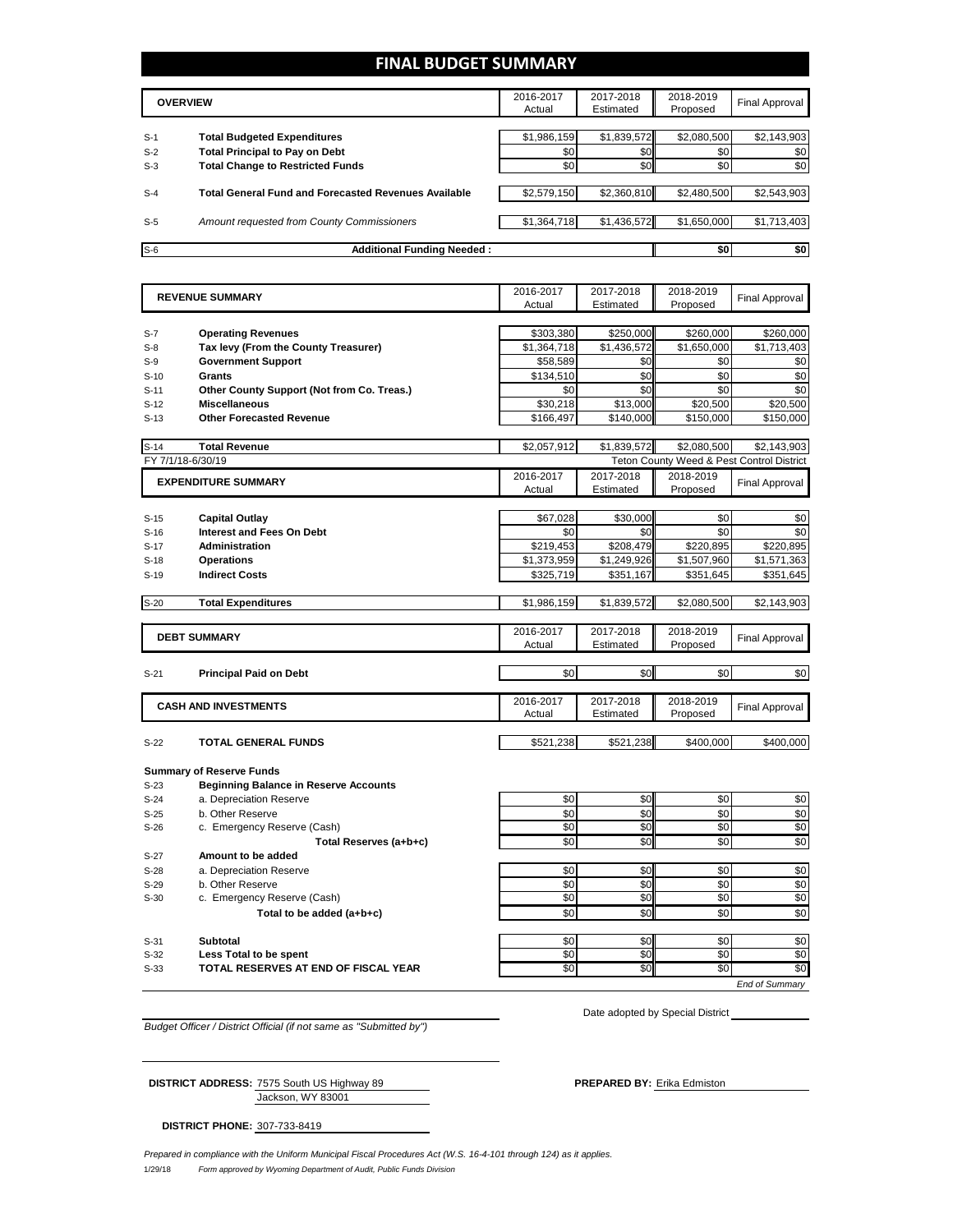# **Final Budget**

Teton County Weed & Pest Control District

**FYE** 6/30/2019

|                    | <b>NAME OF DISTRICT/BOARD</b>                  |                                |                     |                        |                       |                       |
|--------------------|------------------------------------------------|--------------------------------|---------------------|------------------------|-----------------------|-----------------------|
|                    | PROPERTY TAXES AND ASSESSMENTS                 |                                |                     |                        |                       |                       |
|                    |                                                |                                | 2016-2017<br>Actual | 2017-2018<br>Estimated | 2018-2019<br>Proposed | <b>Final Approval</b> |
| $R-1$              | <b>Property Taxes and Assessments Received</b> |                                |                     |                        |                       |                       |
| $R-1.1$            | Tax Levy (From the County Treasurer)           |                                | \$1,364,718         | \$1,436,572            | \$1,650,000           | \$1,713,403           |
| $R-1.2$            | <b>Other County Support</b>                    |                                |                     |                        |                       |                       |
|                    | <b>FORECASTED REVENUE</b>                      |                                |                     |                        |                       |                       |
|                    |                                                |                                | 2016-2017<br>Actual | 2017-2018<br>Estimated | 2018-2019<br>Proposed | <b>Final Approval</b> |
| $R-2$              | <b>Revenues from Other Governments</b>         |                                |                     |                        |                       |                       |
| $R - 2.1$          | State Aid                                      |                                |                     |                        |                       |                       |
| $R-2.2$            | Additional County Aid (non-treasurer)          |                                |                     |                        |                       |                       |
| $R-2.3$            | City (or Town) Aid                             |                                |                     |                        |                       |                       |
| $R - 2.4$          | Other (Specify)                                | <b>Teton Conservation Dist</b> | \$58,589            | \$0                    | \$0                   |                       |
| $R-2.5$            | <b>Total Government Support</b>                |                                | \$58,589            | \$0                    | \$0                   | \$0                   |
| $R-3$              | <b>Operating Revenues</b>                      |                                |                     |                        |                       |                       |
| $R - 3.1$          | <b>Customer Charges</b>                        |                                |                     |                        |                       |                       |
| $R - 3.2$          | Sales of Goods or Services                     |                                | \$303,380           | \$250,000              | \$260,000             | \$260,000             |
| $R - 3.3$          | <b>Other Assessments</b>                       |                                |                     |                        |                       |                       |
| $R - 3.4$          | <b>Total Operating Revenues</b>                |                                | \$303,380           | \$250,000              | \$260,000             | \$260,000             |
| $R-4$<br>$R - 4.1$ | <b>Grants</b><br><b>Direct Federal Grants</b>  |                                |                     |                        |                       |                       |
| $R - 4.2$          | <b>Federal Grants thru State Agencies</b>      |                                | \$7,500             |                        |                       |                       |
| $R - 4.3$          | <b>Grants from State Agencies</b>              |                                | \$127,010           |                        |                       |                       |
| $R - 4.4$          | <b>Total Grants</b>                            |                                | \$134,510           | \$0                    | \$0                   | \$0                   |
| $R-5$              | <b>Miscellaneous Revenue</b>                   |                                |                     |                        |                       |                       |
| $R - 5.1$          | Interest                                       |                                | \$445               | \$1,000                | \$500                 | \$500                 |
| $R-5.2$            | Other: Specify                                 | Private grants/rentals         | \$29,773            | \$12,000               | \$20,000              | \$20,000              |
| $R-5.3$            | Other: Additional                              |                                |                     |                        |                       |                       |
| $R-5.4$            | <b>Total Miscellaneous</b>                     |                                | \$30,218            | \$13,000               | \$20,500              | \$20,500              |
| $R-5.5$            | <b>Total Forecasted Revenue</b>                |                                | \$526,697           | \$263,000              | \$280,500             | \$280,500             |
| $R-6$              | <b>Other Forecasted Revenue</b>                |                                |                     |                        |                       |                       |
| $R - 6.1$          | a. Other past due-as estimated by Co. Treas.   |                                | \$144,636           | \$135,000              | \$150,000             | \$150,000             |
| $R-6.2$            | b. Other forecasted revenue (specify):         |                                |                     |                        |                       |                       |
| $R-6.3$            | Sale of fixed assets                           |                                | \$14,601            | \$5,000                | \$0                   |                       |
| $R-6.4$            | WYDOT easement reimbursement                   |                                | \$7,260             | \$0                    | \$0                   |                       |
| $R-6.5$            |                                                |                                |                     |                        |                       |                       |
| $R-6.6$            | Total Other Forecasted Revenue (a+b)           |                                | \$166,497           | \$140,000              | \$150,000             | \$150,000             |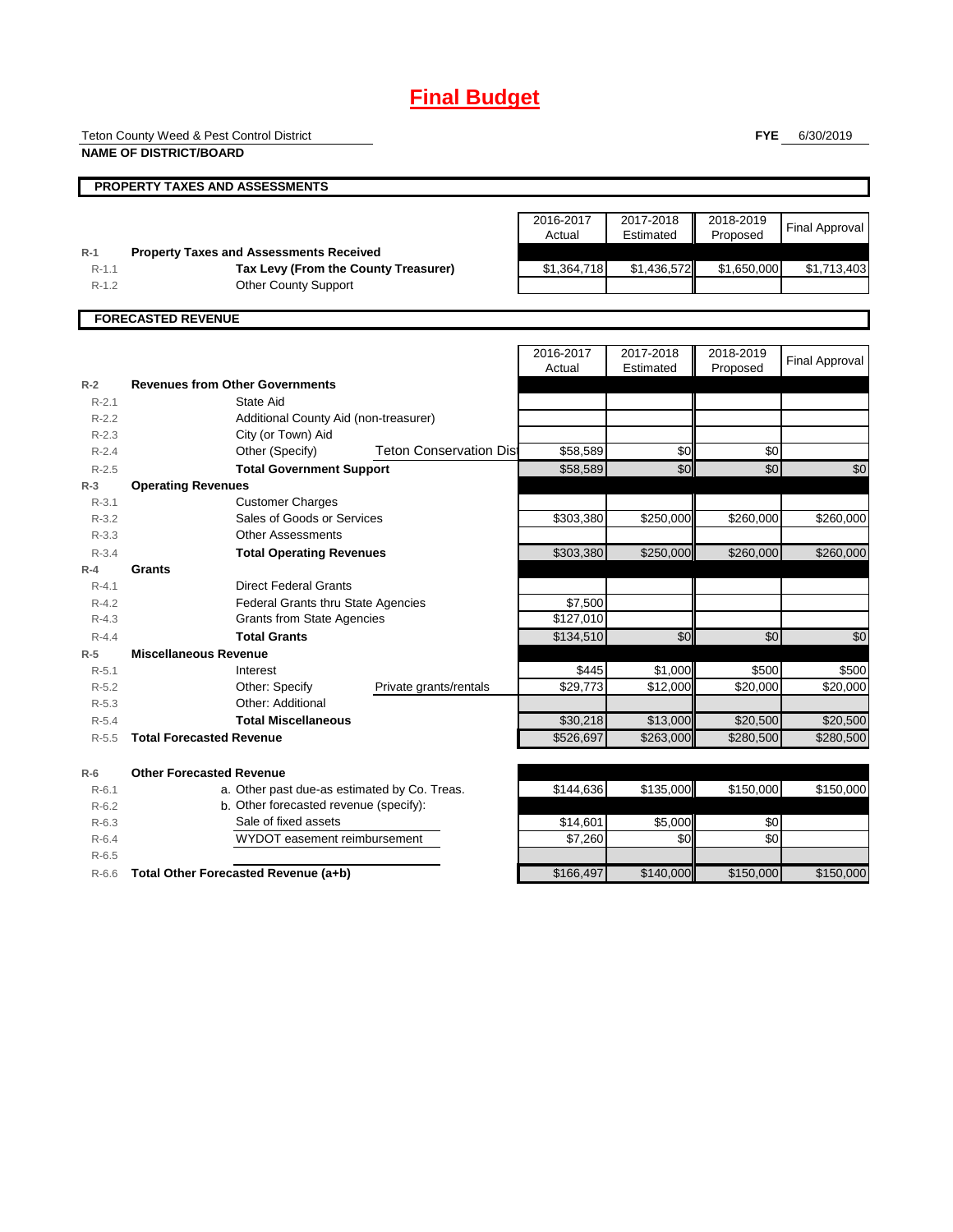# **CAPITAL OUTLAY BUDGET**

| $E-1$     | <b>Capital Outlay</b> |                         |
|-----------|-----------------------|-------------------------|
| $E - 1.1$ |                       | <b>Real Property</b>    |
| $F-12$    |                       | Vehicles                |
| $E - 1.3$ |                       | <b>Office Equipment</b> |
| $F-14$    |                       | Other (Specify)         |
| $E - 1.5$ |                       |                         |
| $E - 1.6$ |                       |                         |
| $E - 1.7$ |                       |                         |
| F-18      | TOTAL CAPITAL OUTLAY  |                         |

|           |                             |                      | 2016-2017 | 2017-2018 | 2018-2019 |                |
|-----------|-----------------------------|----------------------|-----------|-----------|-----------|----------------|
|           |                             |                      | Actual    | Estimated | Proposed  | Final Approval |
|           | <b>Capital Outlay</b>       |                      |           |           |           |                |
| $E-1.1$   |                             | <b>Real Property</b> |           |           |           |                |
| $E-1.2$   |                             | Vehicles             | \$67,028  | \$30,000  | \$0       |                |
| $E-1.3$   |                             | Office Equipment     |           |           |           |                |
| $E - 1.4$ |                             | Other (Specify)      |           |           |           |                |
| $E-1.5$   |                             |                      |           |           |           |                |
| $E-1.6$   |                             |                      |           |           |           |                |
| $E - 1.7$ |                             |                      |           |           |           |                |
| $E-1.8$   | <b>TOTAL CAPITAL OUTLAY</b> |                      | \$67,028  | \$30,000  | \$0       | \$0            |

#### **ADMINISTRATION BUDGET**

| $E-2$     | <b>Personnel Services</b>            |                              |
|-----------|--------------------------------------|------------------------------|
| $E - 2.1$ |                                      | Administrator                |
| $E - 2.2$ |                                      | Secretary                    |
| $E - 2.3$ |                                      | Clerical                     |
| $E - 2.4$ |                                      | Other (Specify)              |
| $E - 2.5$ |                                      |                              |
| $E - 2.6$ |                                      |                              |
| $E - 2.7$ |                                      |                              |
| $E-3$     | <b>Board Expenses</b>                |                              |
| $E - 3.1$ |                                      | Travel                       |
| $E - 3.2$ |                                      | Mileage                      |
| $E - 3.3$ |                                      | Other (Specify)              |
| $E - 3.4$ |                                      | General                      |
| $E - 3.5$ |                                      |                              |
| $E - 3.6$ |                                      |                              |
| $E-4$     | <b>Contractual Services</b>          |                              |
| $E - 4.1$ |                                      | Legal                        |
| $E - 4.2$ |                                      | Accounting/Auditing          |
| $E - 4.3$ |                                      | Other (Specify)              |
| $E - 4.4$ |                                      |                              |
| $E - 4.5$ |                                      |                              |
| $E - 4.6$ |                                      |                              |
| $E-5$     | <b>Other Administrative Expenses</b> |                              |
| $E - 5.1$ |                                      | <b>Office Supplies</b>       |
| $E - 5.2$ |                                      | Office equipment, rent & rep |
| $E - 5.3$ |                                      | Education                    |
| $E - 5.4$ |                                      | Registrations                |
| $E - 5.5$ |                                      | Other (Specify)              |
| $E - 5.6$ |                                      |                              |
| $E - 5.7$ |                                      |                              |
| $E - 5.8$ |                                      |                              |
| $E-6$     | <b>TOTAL ADMINISTRATION</b>          |                              |

| $E-2$     | <b>Personnel Services</b>            | 2016-2017<br>Actual | 2017-2018 | 2018-2019 |                       |
|-----------|--------------------------------------|---------------------|-----------|-----------|-----------------------|
|           |                                      |                     |           |           | <b>Final Approval</b> |
|           |                                      |                     | Estimated | Proposed  |                       |
| $E - 2.1$ | Administrator                        |                     |           |           |                       |
| $E - 2.2$ |                                      | \$95,129            | \$97,507  | \$99,945  | \$99,945              |
|           | Secretary<br>Clerical                |                     |           |           |                       |
| $E - 2.3$ |                                      | \$35,875            | \$36,772  | \$38,750  | \$38,750              |
| $E - 2.4$ | Other (Specify)                      |                     |           |           |                       |
| $E - 2.5$ |                                      |                     |           |           |                       |
| $E-2.6$   |                                      |                     |           |           |                       |
| $E - 2.7$ |                                      |                     |           |           |                       |
| $E-3$     | <b>Board Expenses</b>                |                     |           |           |                       |
| $E - 3.1$ | Travel                               | \$560               | \$5,000   | \$5,000   | \$5,000               |
| $E - 3.2$ | Mileage                              | \$808               | \$1,200   | \$1,200   | \$1,200               |
| $E - 3.3$ | Other (Specify)                      |                     |           |           |                       |
| $E - 3.4$ | General                              | \$2,777             | \$2,500   | \$2,500   | \$2,500               |
| $E - 3.5$ |                                      |                     |           |           |                       |
| $E - 3.6$ |                                      |                     |           |           |                       |
| $E-4$     | <b>Contractual Services</b>          |                     |           |           |                       |
| $E - 4.1$ | Legal                                | \$3,617             | \$2,000   | \$10,000  | \$10,000              |
| $E - 4.2$ | Accounting/Auditing                  | \$11,594            | \$13,000  | \$13,000  | $\overline{$}13,000$  |
| $E - 4.3$ | Other (Specify)                      |                     |           |           |                       |
| $E-4.4$   |                                      |                     |           |           |                       |
| $E-4.5$   |                                      |                     |           |           |                       |
| $E - 4.6$ |                                      |                     |           |           |                       |
| $E-5$     | <b>Other Administrative Expenses</b> |                     |           |           |                       |
| $E - 5.1$ | <b>Office Supplies</b>               | \$7,090             | \$7,500   | \$7,500   | \$7,500               |
| $E - 5.2$ | Office equipment, rent & repair      | \$29,638            | \$15,000  | \$15,000  | \$15,000              |
| $E - 5.3$ | Education                            | \$21,106            | \$20,000  | \$20,000  | \$20,000              |
| $E - 5.4$ | Registrations                        | \$11,259            | \$8,000   | \$8,000   | \$8,000               |
| $E - 5.5$ | Other (Specify)                      |                     |           |           |                       |
| $E-5.6$   |                                      |                     |           |           |                       |
| $E - 5.7$ |                                      |                     |           |           |                       |
| $E - 5.8$ |                                      |                     |           |           |                       |
| $E-6$     | <b>TOTAL ADMINISTRATION</b>          | \$219,453           | \$208,479 | \$220,895 | \$220,895             |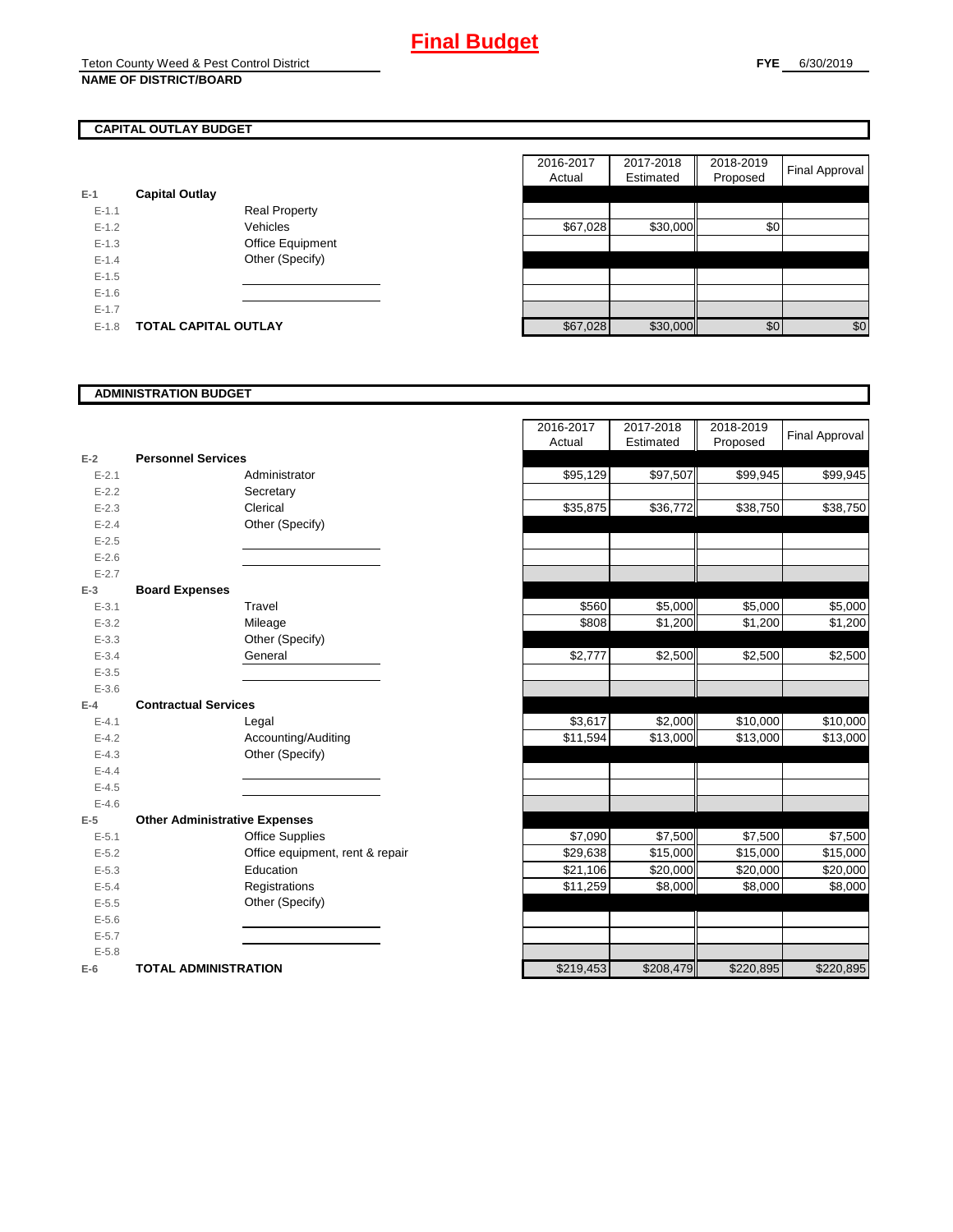### **FYE** 6/30/2019

### **OPERATIONS BUDGET**

| $E-7$     | <b>Personnel Services</b>              |             |             |             |
|-----------|----------------------------------------|-------------|-------------|-------------|
| $E - 7.1$ | Wages--Operations                      | \$705,903   | \$685,000   | \$665,000   |
| $E - 7.2$ | <b>Service Contracts</b>               | \$0         | \$20,000    | \$50,000    |
| $E - 7.3$ | Other (Specify)                        |             |             |             |
| $E - 7.4$ | Safety/Protection                      | \$12,669    | \$15,000    | \$15,000    |
| $E - 7.5$ |                                        |             |             |             |
| $E - 7.6$ |                                        |             |             |             |
| $E-8$     | <b>Travel</b>                          |             |             |             |
| $E - 8.1$ | Mileage                                | \$545       | \$500       | \$500       |
| $E - 8.2$ | Other (Specify)                        |             |             |             |
| $E - 8.3$ | Travel                                 | \$12,709    | \$20,000    | \$20,000    |
| $E - 8.4$ |                                        |             |             |             |
| $E - 8.5$ |                                        |             |             |             |
| $E-9$     | <b>Operating supplies (List)</b>       |             |             |             |
| $E - 9.1$ | Repairs/Maintenance                    | \$18,194    | \$25,000    | \$25,000    |
| $E-9.2$   | Shop/Lab Supplies                      | \$5,206     | \$15,000    | \$15,000    |
| $E - 9.3$ | Phones                                 | \$12,499    | \$13,000    | \$13,000    |
| $E - 9.4$ |                                        |             |             |             |
| $E-9.5$   |                                        |             |             |             |
| $E-10$    | <b>Program Services (List)</b>         |             |             |             |
| $E-10.1$  | COG - Chemicals/Produc                 | \$157,262   | \$140,000   | \$140,000   |
| $E-10.2$  | COG - Other                            | \$9,786     | \$8,000     | \$8,000     |
| $E-10.3$  | <b>Special Programs</b>                | \$28,291    | \$40,000    | \$50,000    |
| $E-10.4$  |                                        |             |             |             |
| $E-10.5$  |                                        |             |             |             |
| $E-11$    | <b>Contractual Arrangements (List)</b> |             |             |             |
| $E-11.1$  | <b>Equipment Rental</b>                | \$0         | \$0         | \$0         |
| $E-11.2$  | <b>Grant Expense</b>                   | \$71,473    | \$0         | \$0         |
| $E-11.3$  |                                        |             |             |             |
| $E-11.4$  |                                        |             |             |             |
| $E-11.5$  |                                        |             |             |             |
| $E-12$    | <b>Other operations (Specify)</b>      |             |             |             |
| $E-12.1$  | <b>Facilities</b>                      | \$1,602     | \$27,500    | \$27,500    |
| $E-12.2$  | Lease Payments                         | \$328,327   | \$225,926   | \$463,960   |
| $E-12.3$  | <b>Utilities</b>                       | \$9,493     | \$15,000    | \$15,000    |
| $E-12.4$  |                                        |             |             |             |
| $E-12.5$  |                                        |             |             |             |
| $E-13$    | <b>TOTAL OPERATIONS</b>                | \$1,373,959 | \$1,249,926 | \$1,507,960 |

|                |                                        | 2016-2017<br>Actual | 2017-2018<br>Estimated | 2018-2019<br>Proposed | <b>Final Approval</b> |
|----------------|----------------------------------------|---------------------|------------------------|-----------------------|-----------------------|
| $\overline{7}$ | <b>Personnel Services</b>              |                     |                        |                       |                       |
| $E - 7.1$      | Wages--Operations                      | \$705,903           | \$685,000              | \$665,000             | \$665,000             |
| $E - 7.2$      | <b>Service Contracts</b>               | \$0                 | \$20,000               | \$50,000              | $\overline{$}50,000$  |
| $E - 7.3$      | Other (Specify)                        |                     |                        |                       |                       |
| $E - 7.4$      | Safety/Protection                      | \$12,669            | \$15,000               | \$15,000              | \$15,000              |
| $E - 7.5$      |                                        |                     |                        |                       |                       |
| $E - 7.6$      |                                        |                     |                        |                       |                       |
| 8              | <b>Travel</b>                          |                     |                        |                       |                       |
| $E - 8.1$      | Mileage                                | \$545               | \$500                  | \$500                 | \$500                 |
| $E - 8.2$      | Other (Specify)                        |                     |                        |                       |                       |
| $E - 8.3$      | Travel                                 | \$12,709            | \$20,000               | \$20,000              | \$20,000              |
| $E - 8.4$      |                                        |                     |                        |                       |                       |
| $E - 8.5$      |                                        |                     |                        |                       |                       |
| 9              | <b>Operating supplies (List)</b>       |                     |                        |                       |                       |
| $E - 9.1$      | Repairs/Maintenance                    | \$18,194            | \$25,000               | \$25,000              | \$25,000              |
| $E-9.2$        | Shop/Lab Supplies                      | \$5,206             | \$15,000               | \$15,000              | \$15,000              |
| $E - 9.3$      | Phones                                 | \$12,499            | \$13,000               | \$13,000              | \$13,000              |
| $E - 9.4$      |                                        |                     |                        |                       |                       |
| $E - 9.5$      |                                        |                     |                        |                       |                       |
| 10             | <b>Program Services (List)</b>         |                     |                        |                       |                       |
| $E-10.1$       | COG - Chemicals/Produc                 | \$157,262           | \$140,000              | \$140,000             | \$140,000             |
| $E-10.2$       | COG - Other                            | \$9,786             | \$8,000                | \$8,000               | \$8,000               |
| $E-10.3$       | <b>Special Programs</b>                | \$28,291            | \$40,000               | \$50,000              | \$50,000              |
| $E-10.4$       |                                        |                     |                        |                       |                       |
| $E-10.5$       |                                        |                     |                        |                       |                       |
| $-11$          | <b>Contractual Arrangements (List)</b> |                     |                        |                       |                       |
| $E-11.1$       | <b>Equipment Rental</b>                | \$0                 | \$0                    | \$0                   |                       |
| $E-11.2$       | <b>Grant Expense</b>                   | \$71,473            | \$0                    | \$0                   |                       |
| $E-11.3$       |                                        |                     |                        |                       |                       |
| $E-11.4$       |                                        |                     |                        |                       |                       |
| $E-11.5$       |                                        |                     |                        |                       |                       |
| 12             | <b>Other operations (Specify)</b>      |                     |                        |                       |                       |
| $E-12.1$       | <b>Facilities</b>                      | \$1,602             | \$27,500               | \$27,500              | \$27,500              |
| $E-12.2$       | Lease Payments                         | \$328,327           | \$225,926              | \$463,960             | \$527,363             |
| $E-12.3$       | <b>Utilities</b>                       | \$9,493             | \$15,000               | \$15,000              | \$15,000              |
| $E-12.4$       |                                        |                     |                        |                       |                       |
| $E-12.5$       |                                        | \$1,373,959         | \$1,249,926            | \$1.507.960           | \$1.571.363           |
| $-13$          | <b>TOTAL OPERATIONS</b>                |                     |                        |                       |                       |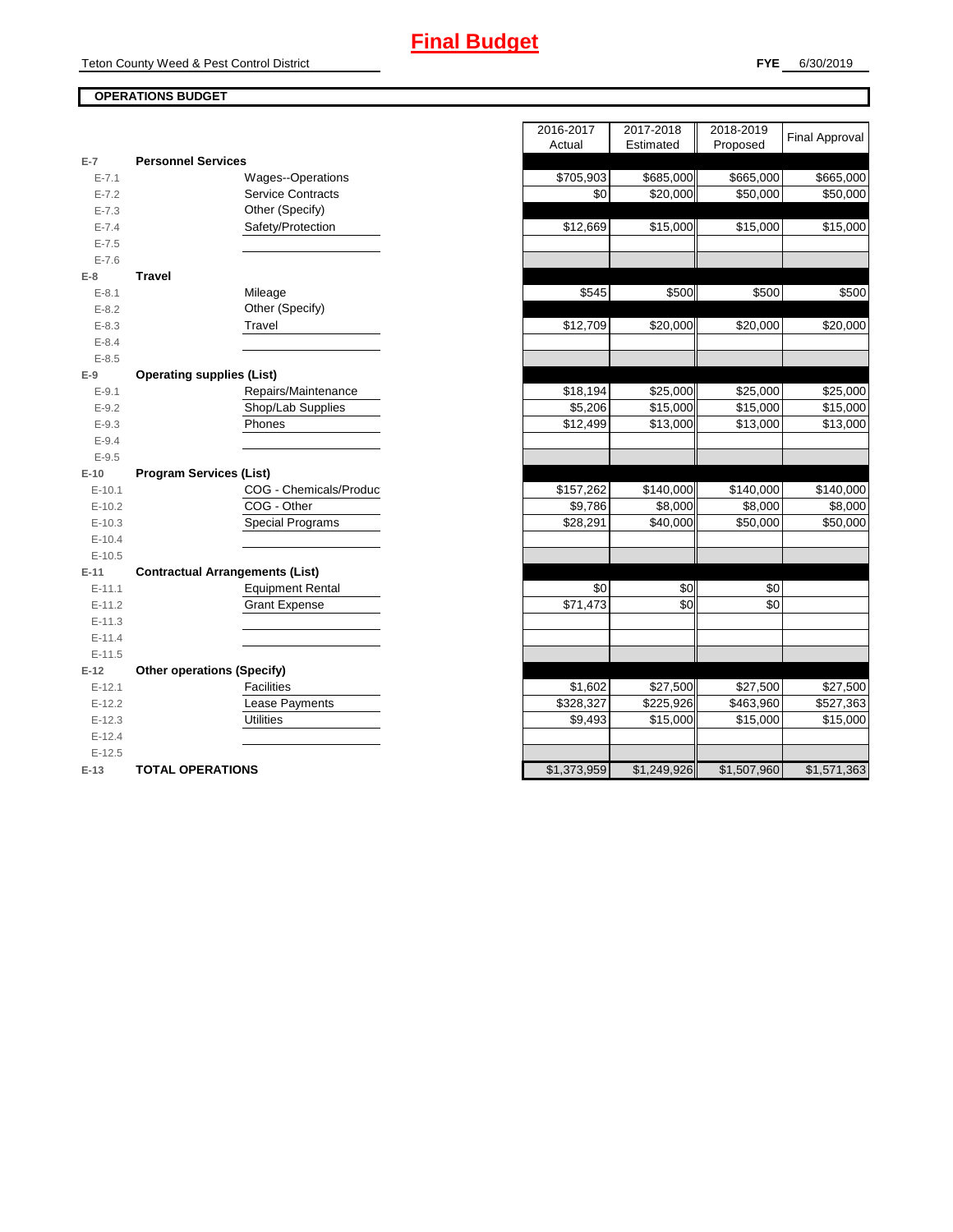Teton County Weed & Pest Control District

### **INDIRECT COSTS BUDGET**

| E-14       | Insurance                    |
|------------|------------------------------|
| $F-141$    | Liability                    |
| $F-142$    | Buildings and vehicles       |
| $F-14.3$   | Equipment                    |
| $E-14.4$   | Other (Specify)              |
| $E-14.5$   |                              |
| $F-146$    |                              |
| $F-147$    |                              |
| E-15       | Indirect payroll costs:      |
| $E - 15.1$ | FICA (Social Security) taxes |
| $E-15.2$   | <b>Workers Compensation</b>  |
| $E-15.3$   | Unemployment Taxes           |
| $E-15.4$   | Retirement                   |
| $E-15.5$   | Health Insurance             |
| $E - 15.6$ | Other (Specify)              |
| $E-15.7$   | Medicare                     |
| $E-15.8$   |                              |
| $E-15.9$   |                              |
| $E-16$     | <b>Depreciation Expenses</b> |
| $E-17$     | <b>TOTAL INDIRECT COSTS</b>  |

|                              | 2016-2017<br>Actual | 2017-2018<br>Estimated | 2018-2019<br>Proposed | Final Approval                                                                                                                                                                                |
|------------------------------|---------------------|------------------------|-----------------------|-----------------------------------------------------------------------------------------------------------------------------------------------------------------------------------------------|
| <b>Insurance</b>             |                     |                        |                       |                                                                                                                                                                                               |
| Liability                    | \$8,234             |                        |                       | \$9,000                                                                                                                                                                                       |
| Buildings and vehicles       | \$15,140            |                        |                       | \$15,000                                                                                                                                                                                      |
| Equipment                    |                     |                        |                       |                                                                                                                                                                                               |
| Other (Specify)              |                     |                        |                       |                                                                                                                                                                                               |
|                              |                     |                        |                       |                                                                                                                                                                                               |
|                              |                     |                        |                       |                                                                                                                                                                                               |
|                              |                     |                        |                       |                                                                                                                                                                                               |
| Indirect payroll costs:      |                     |                        |                       |                                                                                                                                                                                               |
| FICA (Social Security) taxes | \$51,063            |                        |                       | \$49,154                                                                                                                                                                                      |
| <b>Workers Compensation</b>  | \$13,165            |                        |                       | \$16,213                                                                                                                                                                                      |
| <b>Unemployment Taxes</b>    | \$2,926             |                        | \$4,161               | \$4,161                                                                                                                                                                                       |
| Retirement                   | \$91,099            |                        |                       | \$85,636                                                                                                                                                                                      |
| Health Insurance             | \$132,150           |                        |                       | \$161,000                                                                                                                                                                                     |
| Other (Specify)              |                     |                        |                       |                                                                                                                                                                                               |
| Medicare                     | \$11,942            |                        | \$11,481              | \$11,481                                                                                                                                                                                      |
|                              |                     |                        |                       |                                                                                                                                                                                               |
|                              |                     |                        |                       |                                                                                                                                                                                               |
| <b>Depreciation Expenses</b> |                     |                        |                       |                                                                                                                                                                                               |
| <b>TOTAL INDIRECT COSTS</b>  | \$325,719           |                        |                       | \$351,645                                                                                                                                                                                     |
|                              |                     |                        |                       | \$9,000<br>\$9,000<br>\$15,000<br>\$15,000<br>\$51,235<br>\$49,154<br>\$11,982<br>\$16,213<br>\$3,049<br>\$94,202<br>\$85,636<br>\$155,000<br>\$161,000<br>\$11,699<br>\$351,167<br>\$351,645 |

#### **DEBT SERVICE BUDGET**

|         |                           | 2016-2017 | 2017-2018 | 2018-2019 |                       |
|---------|---------------------------|-----------|-----------|-----------|-----------------------|
|         |                           | Actual    | Estimated | Proposed  | <b>Final Approval</b> |
| $D-1$   | <b>Debt Service</b>       |           |           |           |                       |
| $D-1.1$ | Principal                 |           |           |           |                       |
| $D-1.2$ | Interest                  |           |           |           |                       |
| $D-1.3$ | Fees                      |           |           |           |                       |
| $D-2$   | <b>TOTAL DEBT SERVICE</b> | \$0       | \$0       | \$0       | \$0                   |